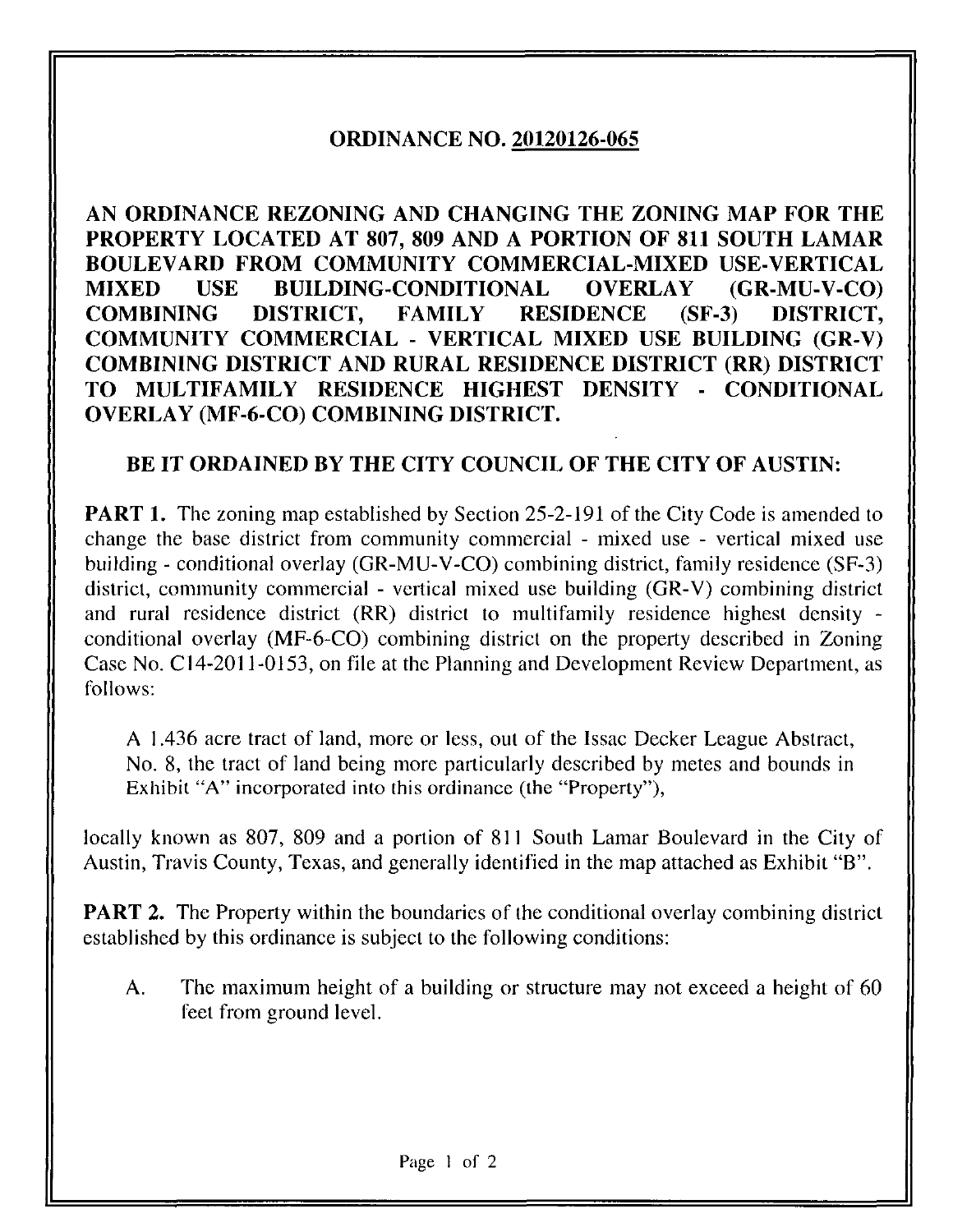B. A site plan or building permit for the Property may not be approved, released, or issued, if the completed development or uses of the Property, considered cumulatively with all existing or previously authorized development and uses, generate traffic that exceeds 2,000 trips per day.

Except as specifically restricted under this ordinance, the Property may be developed and used in accordance with the regulations established for the multifamily residence highest density (MF-6) base district, and other applicable requirements of the City Code.

PART 3. This ordinance takes effect on February 6, 2012.

## PASSED AND APPROVED

January 26 §  $\hat{\S}$ ,20128  $\mathsf{Lee}^{\mathbf l}$ APPROVED: ULC 'fing well Mayor ATTEST: Karen M. Komard City Attorney Shirley t City Clerk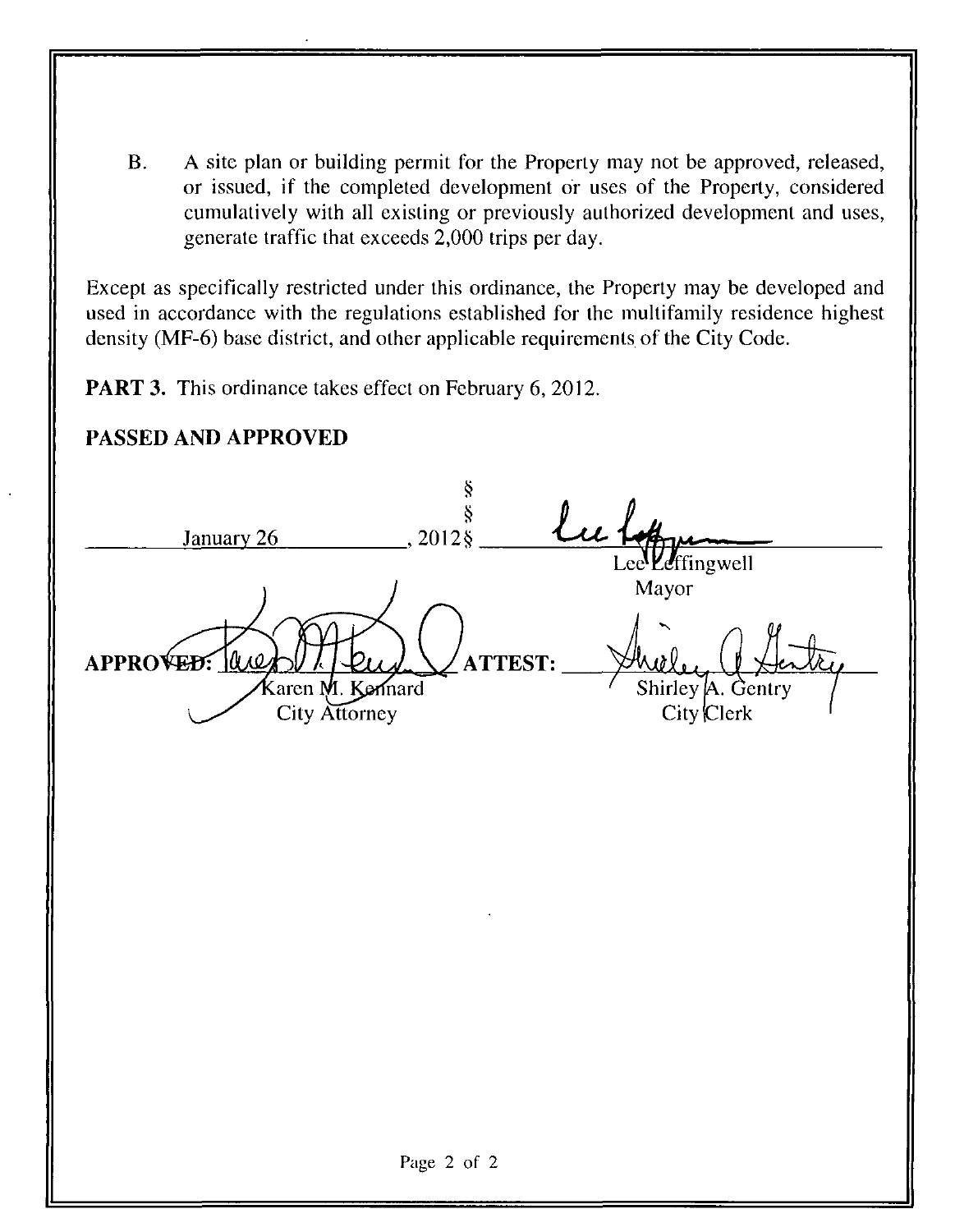1.436 ACRES FN. NO. 11-374 (KWA) (1.436 ACRES FN. NOVEMBER 01, 2011 ASHTON LAMAR<br>
THE HANOVER COMPANY THE BPI JOB NO. R010798110003 BPI JOB NO. R010798110003

## DESCRIPTION

OF 1.436 ACRES OF LAND OUT OF THE ISSAC DECKER LEAGUE ABSTRACT NO. 8, SITUATED IN THE CITY OF AUSTIN, TRAVIS COUNTY, TEXAS, BEING ALL OF THAT CERTAIN 1.105 ACRE TRACT OF LAND HAVING BEEN CONVEYED TO LAMAR BUILDING PARTNERS, L.P. BY DEED OF RECORD IN DOCUMENT NO. 2007132902 AND A PORTION OF THAT CERTAIN 0.504 ACRE TRACT OF LAND CONVEYED TO LAMAR BUILDING PARTNERS, L.P. BY DEED OF RECORD IN DOCUMENT NO. 2011109173 BOTH OF THE OFFICIAL PUBLIC RECORDS OF TRAVIS COUNTY, TEXAS; SAID 1.436 ACRES BEING MORE PARTICULARLY DESCRIBED BY METES AND BOUNDS AS FOLLOWS:

BEGINNING, at a 1/2 inch iron rod with cap set in the easterly right-of-way line of South Lamar Boulevard (R.O.W. varies), being the southwesterly corner of that certain 0.3781 acre tract of land conveyed to 801, Ltd. by deed of record in Document No. 2002207417 of said Official Public Records and the northwesterly corner of said 1.105 acre tract of land, for the northwesterly corner hereof;

THENCE, S60°31'10"E, leaving the easterly right-of-way line of South Lamar Boulevard, along the southerly line of said 0.3781 acre tract of land, being the northerly line of said 1.105 acre tract of land, for the northerly line hereof, a distance of 253.55 feet to an iron pipe found in the westerly right-of-way line of the International and Great Northern Railroad (100' R.O.W.), being the southeasterly corner of said 0.3781 acre tract of land and the northeasterly corner of said 1.105 acre tract, for the northeasterly corner hereof;

THENCE, S25°40'49"W, along the westerly right-of-way line of said Railroad, being the easterly lines of said 1.105 acre tract of land and said 0.504 acre tract of land, for the easterly line hereof, passing at a distance of 170.14 feet a 1/2 inch iron rod found 1.32 feet west of line and continuing for a total distance of 238.64 feet to a calculated point being the northeasterly corner of that certain 0.421 acre tract of land conveyed to Mervyn Fatter, Jr. and Barnaby Evans by deed of record in Document No. 2000204366 of said Official Public Records and the southeasterly corner of said 0.504 acre tract, for the southeasterly corner hereof;

THENCE, N59°50'53"W, leaving the westerly right-of-way line of said Railroad, along the northerly line of said 0.421 acre tract of land, being a portion of the southerly line of said 0.504 acre tract of land, for a portion of the southerly line hereof, passing at a distance of 0.68 feet a 5/8 inch iron rod found, continuing in all a total distance of 218.95 feet to an angle point, from which an pipe found at the northwesterly corner of said 0.421 acre tract of land bears N59°5Q'53"W, a distance of 67.10 feet;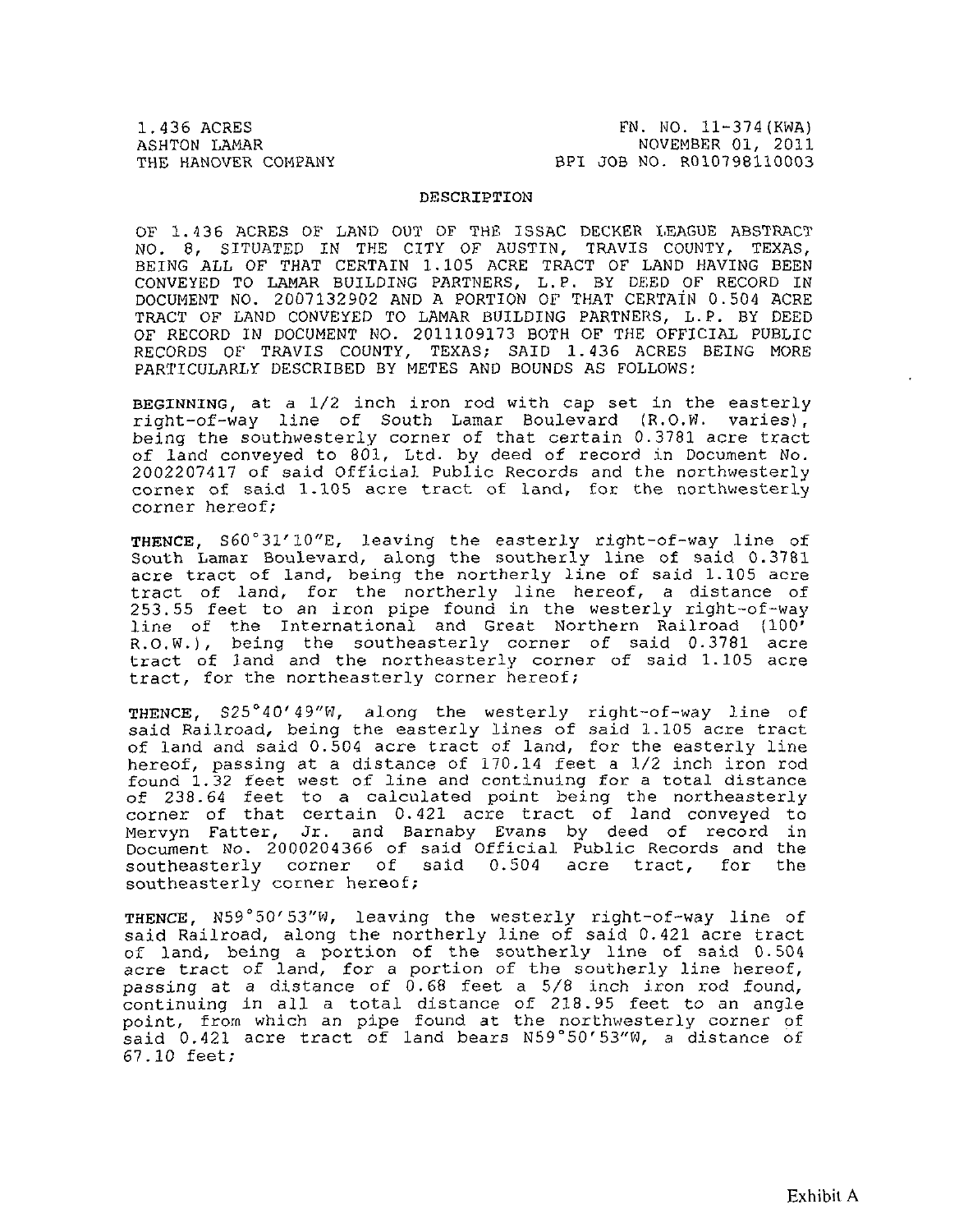FN 11-374(KWA) NOVEMBER 01, 2011 PAGE 2 OF 2

THENCE, N37°48'34"E, leaving the northerly line of said 0.421 acre tract of land, over and across said 0.504 acre tract of land, for a portion of the southerly line hereof, a distance of 68.04 feet to a point in the northerly line of said 0.504 acre tract of land, being the southerly line of said 1.105 acre tract of land, for an angle point hereof;

THENCE, N60°05'26"W, along a portion of the northerly line of said 0.504 acre tract of land, being a portion of the southerly line of said 1.105 acre tract of land, for the southerly line hereof, a distance of 111.35 feet to an iron pipe found in said easterly right-of-way line of South Lamar Boulevard, being the northwesterly corner of said 0.504 acre tract of land, for the southwesterly corer of said 1.105 acre tract of land and hereof;

THENCE, along the easterly right-of-way line of South Lamar Boulevard, being the westerly line of said 1.105 acre tract of land, for the westerly line hereof, the following two (2) courses and distances:

- 1) Along a curve to the right, having a radius of 1393.41, a central angle of 03°04'16", an arc length of 74.69 feet and a chord which bears, N45°23'49"£, a distance of 74.68 feet to a cut "X" found in concrete for the end of said curve;
- 2) N47°13'11"E, a distance of 100.35 feet to the POINT OF BEGINNING, and containing 1.436 acres (62,534 sq. ft.) of land, more or less, within these metes and bounds.

I, MARK J. JEZISEK, A REGISTERED PROFESSIONAL LAND SURVEYOR, DO HEREBY CERTIFY THAT THE PROPERTY DESCRIBED HEREIN WAS DETERMINED BY A SURVEY MADE ON THE GROUND UNDER MY DIRECTION AND SUPERVISION, AND IS TRUE AND CORRECT TO THE BEST OF MY ABILITIES.

BURY & PARTNERS, INC. 221 WEST SIXTH ST., STE- 600 AUSTIN, TEXAS 78701

MARK KATEZISEK  $\overline{DAPE}$ 

NO. 5267 STATE OF TEXAS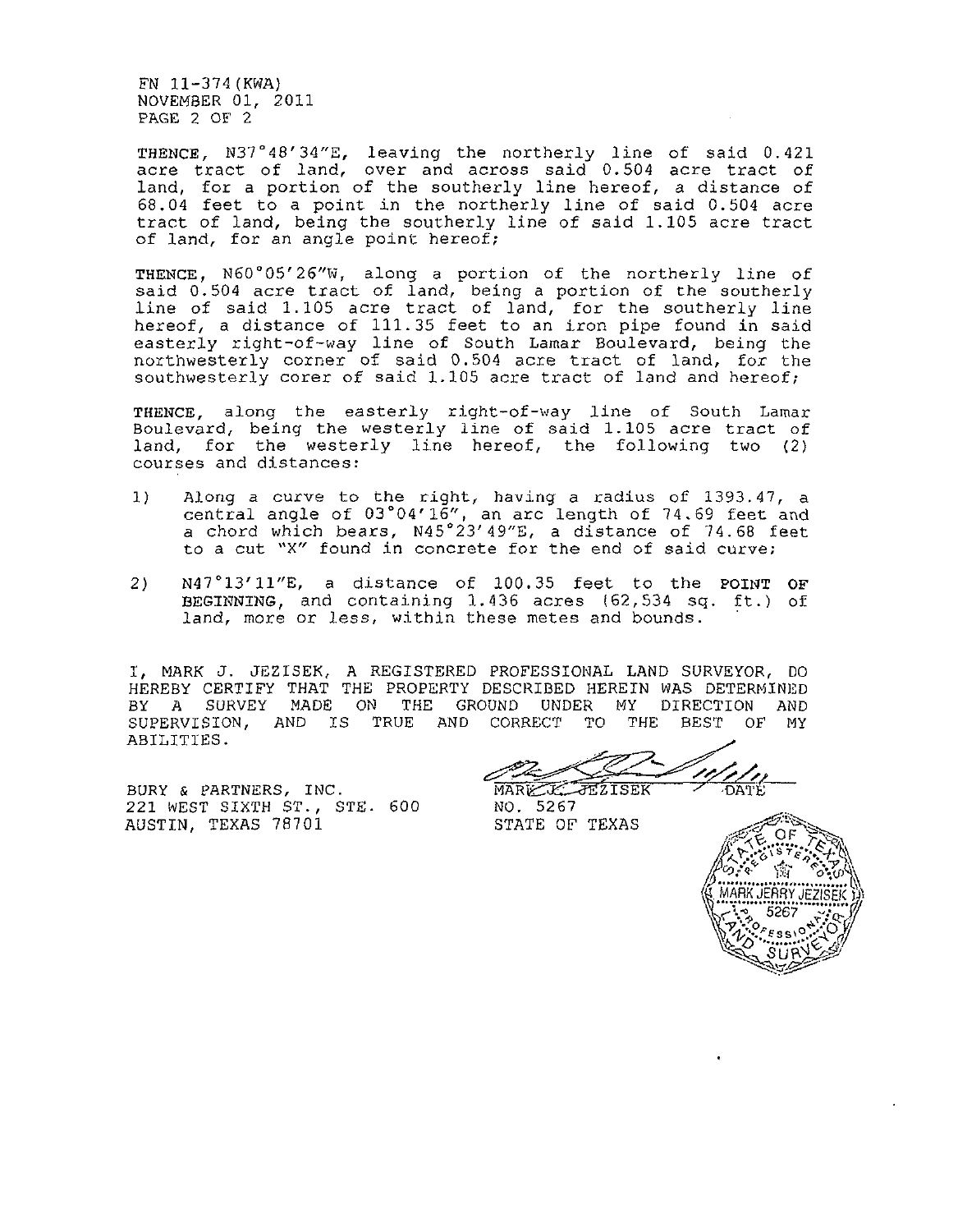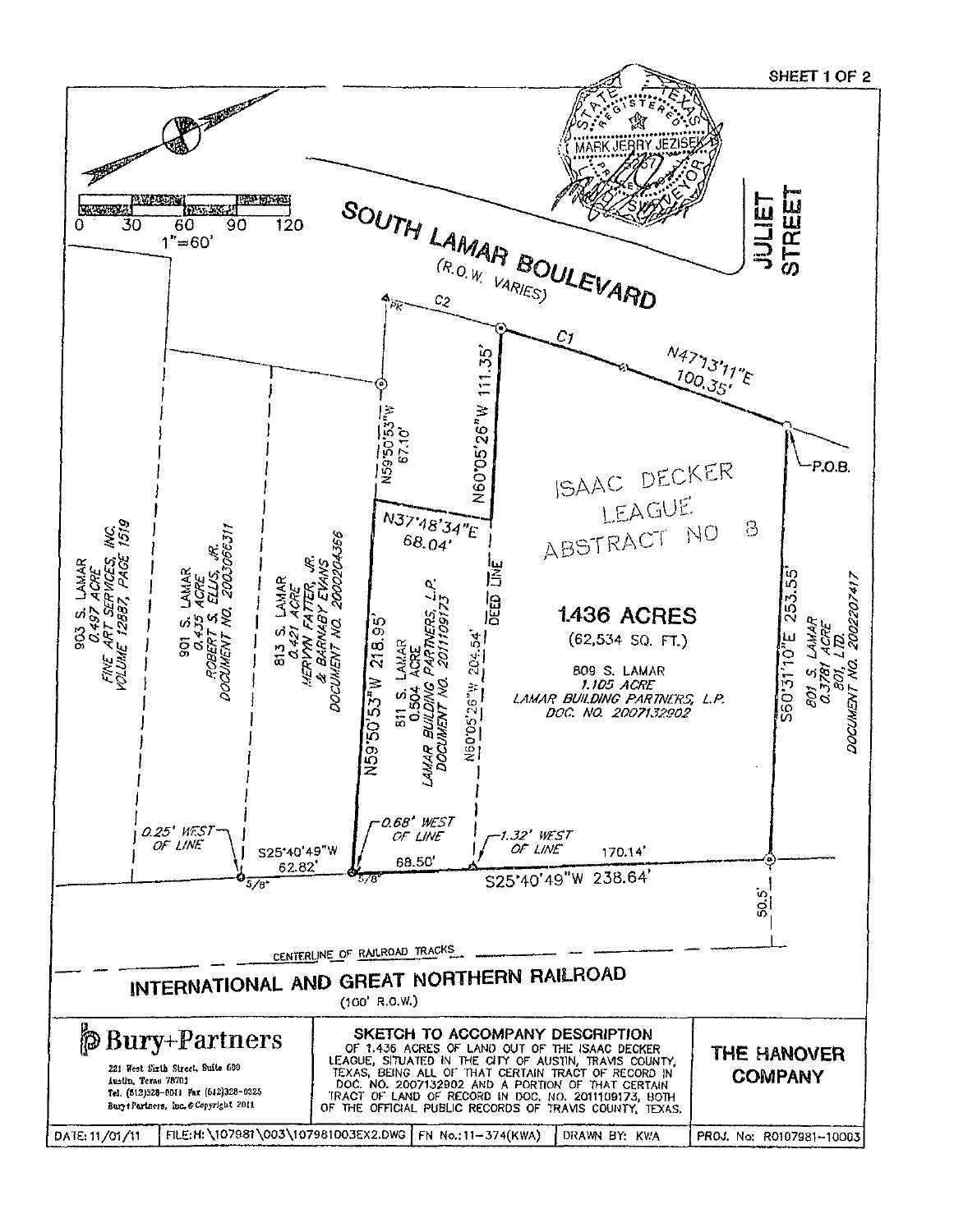ብ ፤



VICINITY MAP N.T.S.

CURVE TABLE

| INo. | Deita     | Radius  | Arc Lenath | Chord<br>Lenath | Chord Bearina |
|------|-----------|---------|------------|-----------------|---------------|
| TC1  | 1304'16"  | 393.47  | 74.69      | 74.68           | N45'23'49 E   |
| IC2  | 12'49'05" | 1393.47 | 68.54      | 68.53           | S42'27'09'W   |

- 1/2" IRON ROD FOUND (UNLESS OTHERWISE NOTED)  $\alpha$
- 1/2" IRON ROD SET w/YELLOW CAP STAMPED "BURY & PARTNERS"  $\circ$
- 1/2" IRON PIPE FOUND (UNLESS OTHERWISE NOTED) ©
- NAIL FOUND AS NOTED  $\Delta$
- "X" CUT IN CONCRETE &
- P.O.B. POINT OF BEGINNING